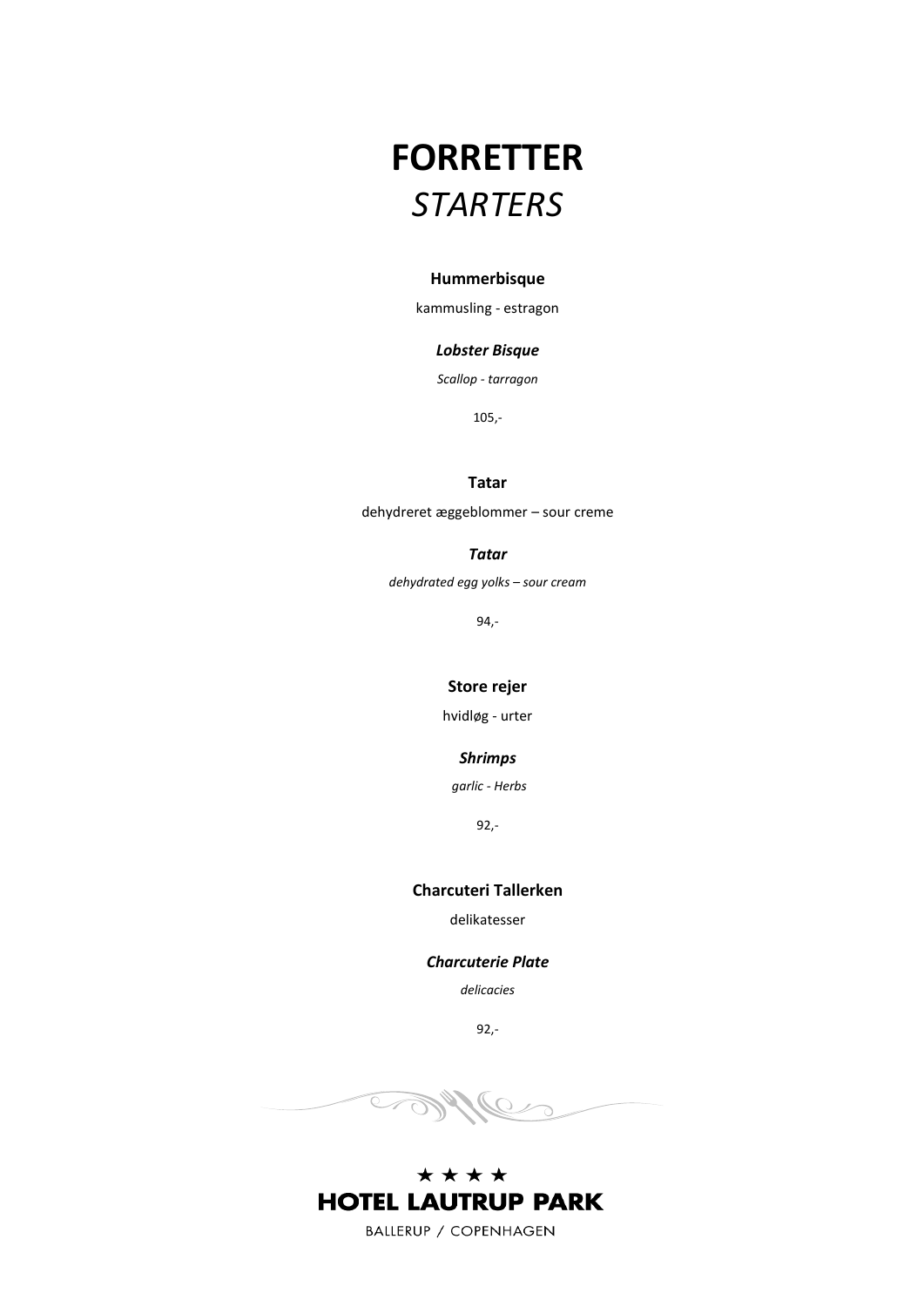# **HOVEDRETTER** *MAIN COURSE*

#### **Grillet unghanebryst**

fettucine - tomatsauce

### *Grilled rooster breast*

*fettucine – tomato sauce*

235 ,-

### **T-bone steak 500g**

stegte svampe – bearnaise mayonnaise

### *T-bone steak 500g*

*fried mushroom – bearnaise mayo*

290 ,-

### **Tournedos**

kartofler - trøffelsauce

### *Tournedos*

*potato – truffle sauce*

295 ,-

#### **Helstegt lammekrone**

timian/hvidløgs sky – langtidsbagt løgkompot

### *Roasted rack of lamb*

*thyme/garlic gravy – baked onionscompote*

285 ,-



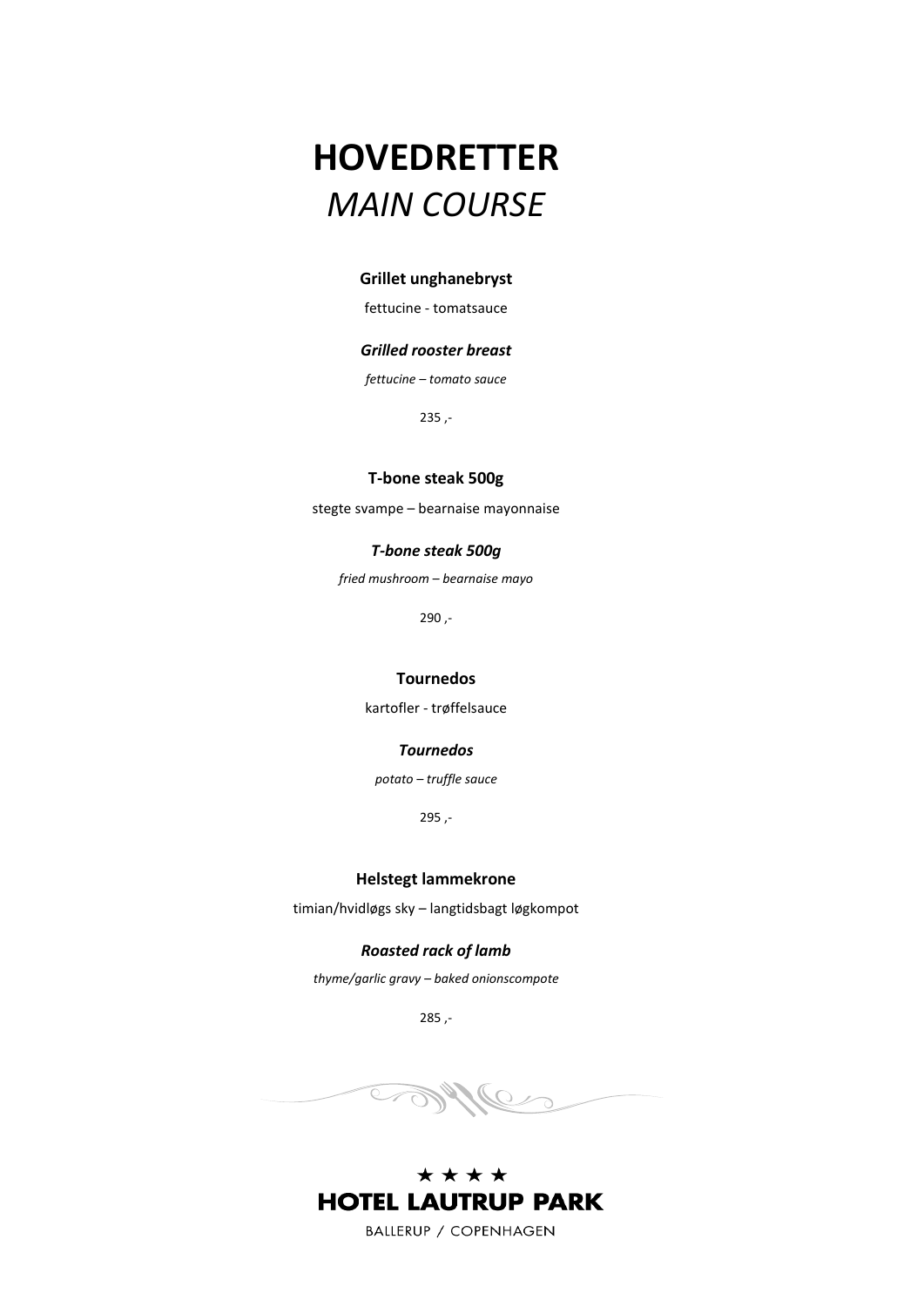# **HOVEDRETTER** *MAIN COURSE*

### **Peberbøf**

pebersauce – bagte rødder

#### *Pepper steak*

*pepper sauce – baked root*

255 ,-

### **Tilbehør**

Pommes frites

35,.

Kartoffelmos

35,-

Grøn salat

35,-

### *Side order*

*French fries*

35,-

Mashed potatoes

35,-

Green Salad

35,-



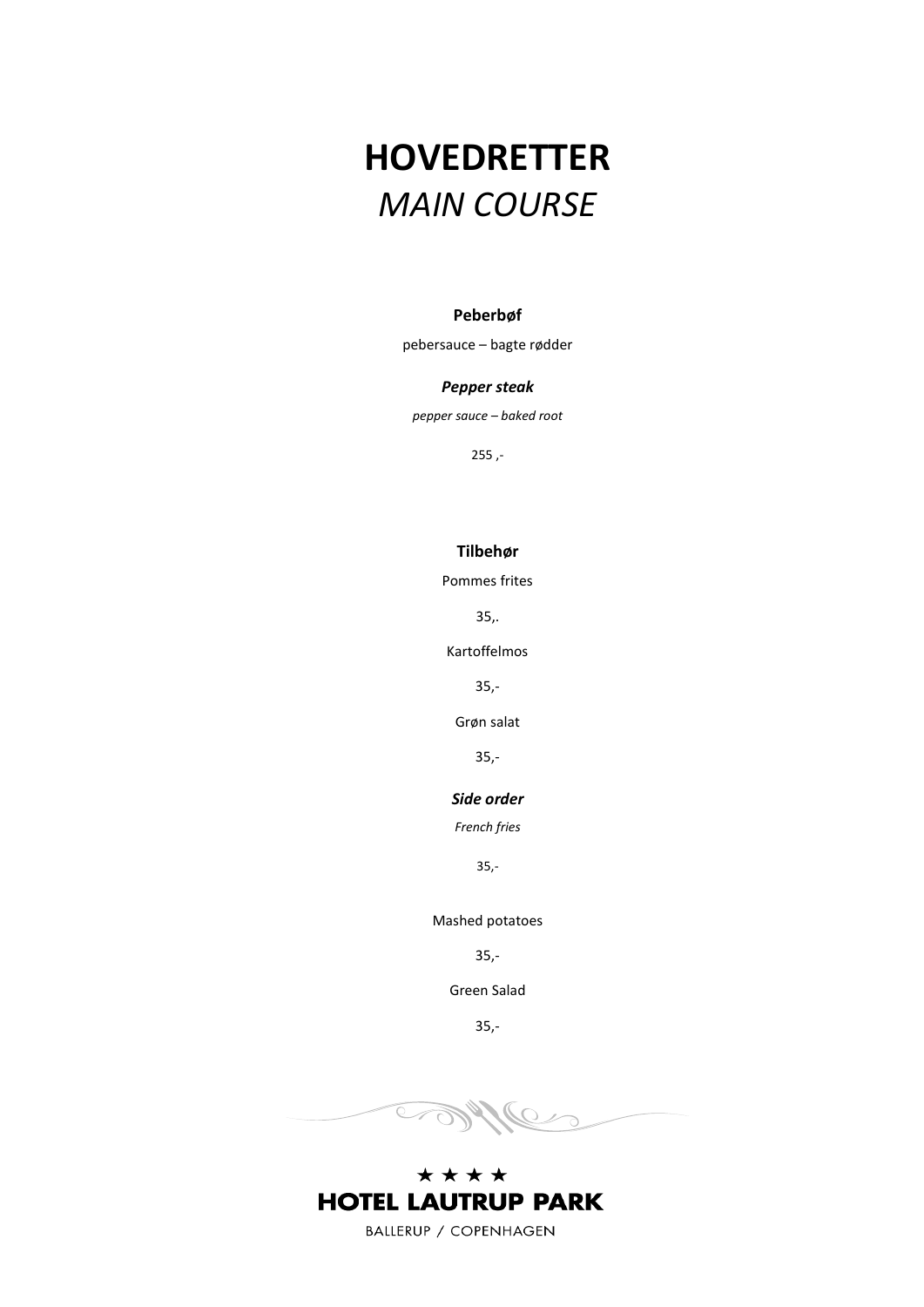# Desserter *DESSERTS*

### **Chokolademousse**

mynteis

### *Chocolate mousse*

*mint ice*

92 ,-

#### **Skyr panna cotta**

kvædekompot

#### *Skyr panna cotta*

*quince compote*

88 ,-

### **3 slags oste**

salt - Sødt – sprød

#### *3 kinds of cheese*

*salt - Sweet – crisp*

92 ,-

#### **Pandekager**

appelsinsauce - vaniljeis

#### *Pancake*

*orange sauce – vanilla ice cream*

92 ,-

### **Camembert frit**

solbær syltetøj – ristede brød

### *Camembert frit*

*black currants – toasted bread*

88 ,

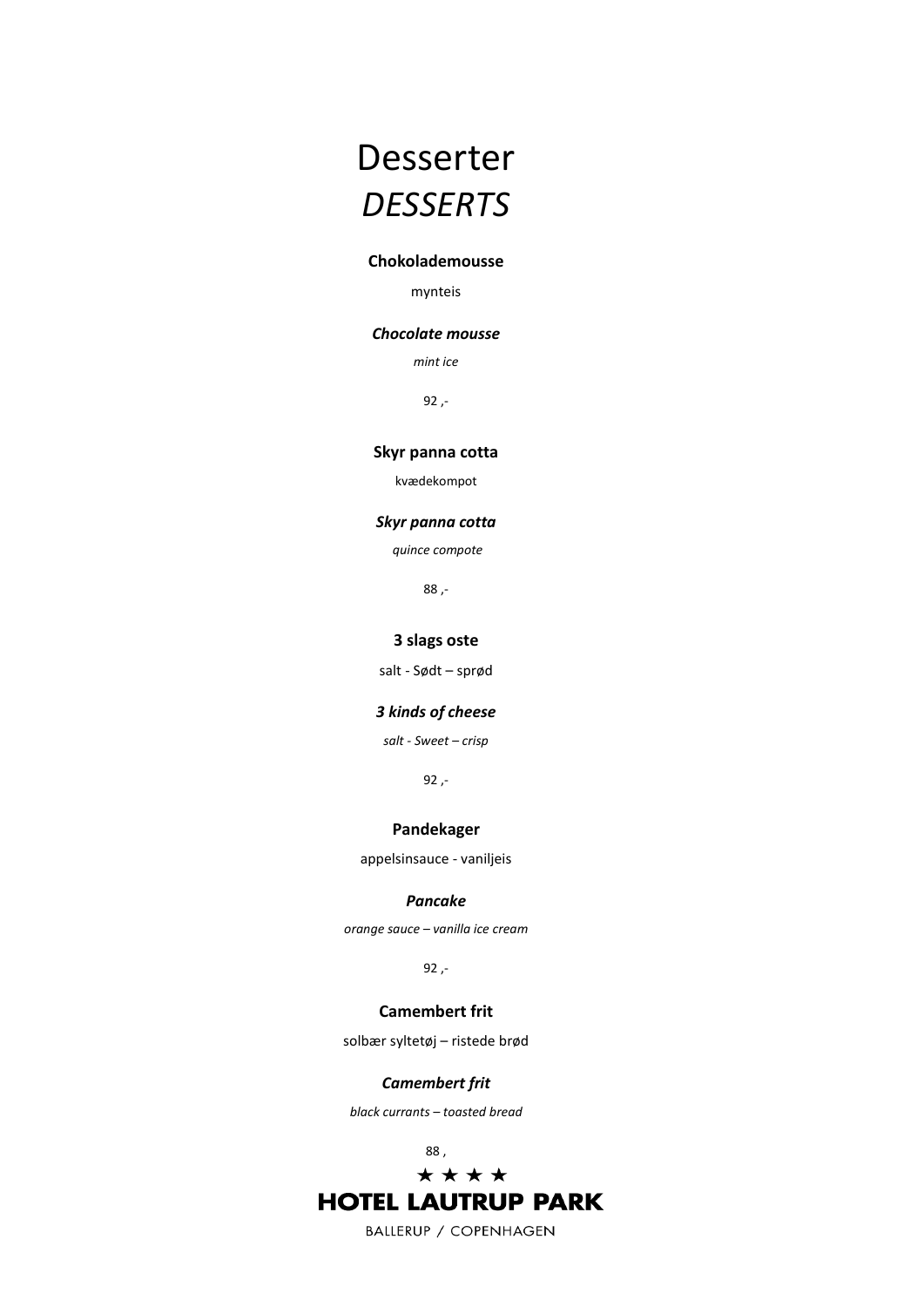# **WINE BY THE GLASS**

## **MOUSSERENDE VIN** */ SPARKLING WINE*

| 1020 Maison Albert Sounit | $75 -$<br>Bourgogne |  |
|---------------------------|---------------------|--|
|                           |                     |  |

## **HVIDVIN** */ WHITE WINE*

| 1050 | Strub Riesling Trocken           | Rheinhessen, Tyskland      | $80,-$ |
|------|----------------------------------|----------------------------|--------|
| 1670 | <b>Petit Chablis</b>             | Bourgogne, Frankrig        | $90,-$ |
| 1220 | Pazo Barrantes Albariño          | Galicien, Spanien          | $80,-$ |
| 1260 | Franz Haas Manna Schweizer       | Alto Adige, Italien        | $90 -$ |
| 1270 | Grüner Veltliner Von Eckhof      | Wagram, Østrig             | $95,-$ |
| 1300 | Marquis De Pennautier chardonnay | Langudoc, Frankrig         | $80,-$ |
|      | Kupler Breitenberg Riesling      | Alsace, Frankrig           | 75,-   |
|      | Franz Haas Pinot Grigio          | Alto Adige, Italien        | 75,-   |
|      | Shaw & Smith Chardonnay          | Adalaide, Australien       | $85,-$ |
|      | Palliser Estate Chardonnay       | Martinborough, New Zealand | $80 -$ |
|      | Palliser Estate Sauvignon Blanc  | Martinborough, New Zealand | $90 -$ |

## **ROSEVIN** */ ROSÉ*

| 1450 Chateau Paradis Rose | Provence | 79,-   |
|---------------------------|----------|--------|
| Quinta Clarisa Rose       | Rueda    | $79 -$ |

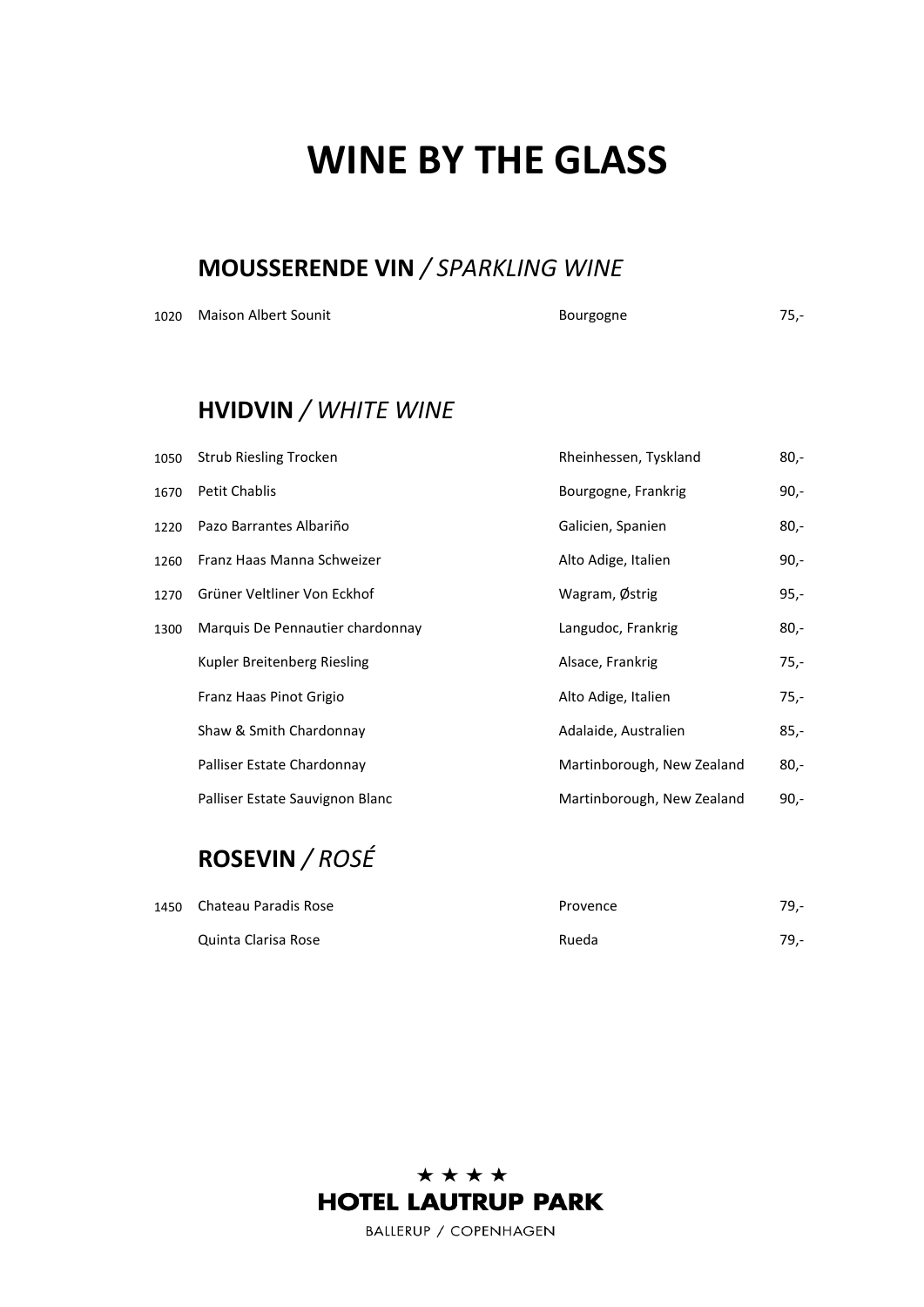# **WINE BY THE GLASS**

# **RØDVIN** */ RED WINE*

| 3170 | Gine Gine Carigna                  | Piorat, Spanien            | $80,-$ |
|------|------------------------------------|----------------------------|--------|
| 3160 | Ribas Negre                        | Mallorca, Spanien          | $85,-$ |
| 3290 | Luigi Righetti Ripasso             | Veneto, Italien            | $75,-$ |
| 3940 | Domaines Lupier El Terroir         | Navarra, Spanien           | $95,-$ |
| 4560 | <b>Ted Pinot Noir</b>              | Central Otago, New Zealand | $85,-$ |
|      | Domaine Georges Joillot Pinot Noir | Bourgogne, Frankrig        | $90 -$ |
|      | Tenuta Di Lilliano Sangiovese      | Toscana, Italien           | $80,-$ |
|      | Sebastiani Zinfandel               | Californien, Usa           | $80 -$ |
|      | Chateau La Fon Du Berger           | Bordeaux, Frankrig         | $85,-$ |
|      | Alta Vista Malbec                  | Mendosa, Argentina         | $90 -$ |

# **DESSERTVIN** */ DESSERT WINE*

| 2010 | Don PX 1987 Gran Reserva | Montilla, Spanien | $55 -$ |
|------|--------------------------|-------------------|--------|
|      | 2011 AA Dolc Mataró      | Alella, Spanien   | $75.-$ |



.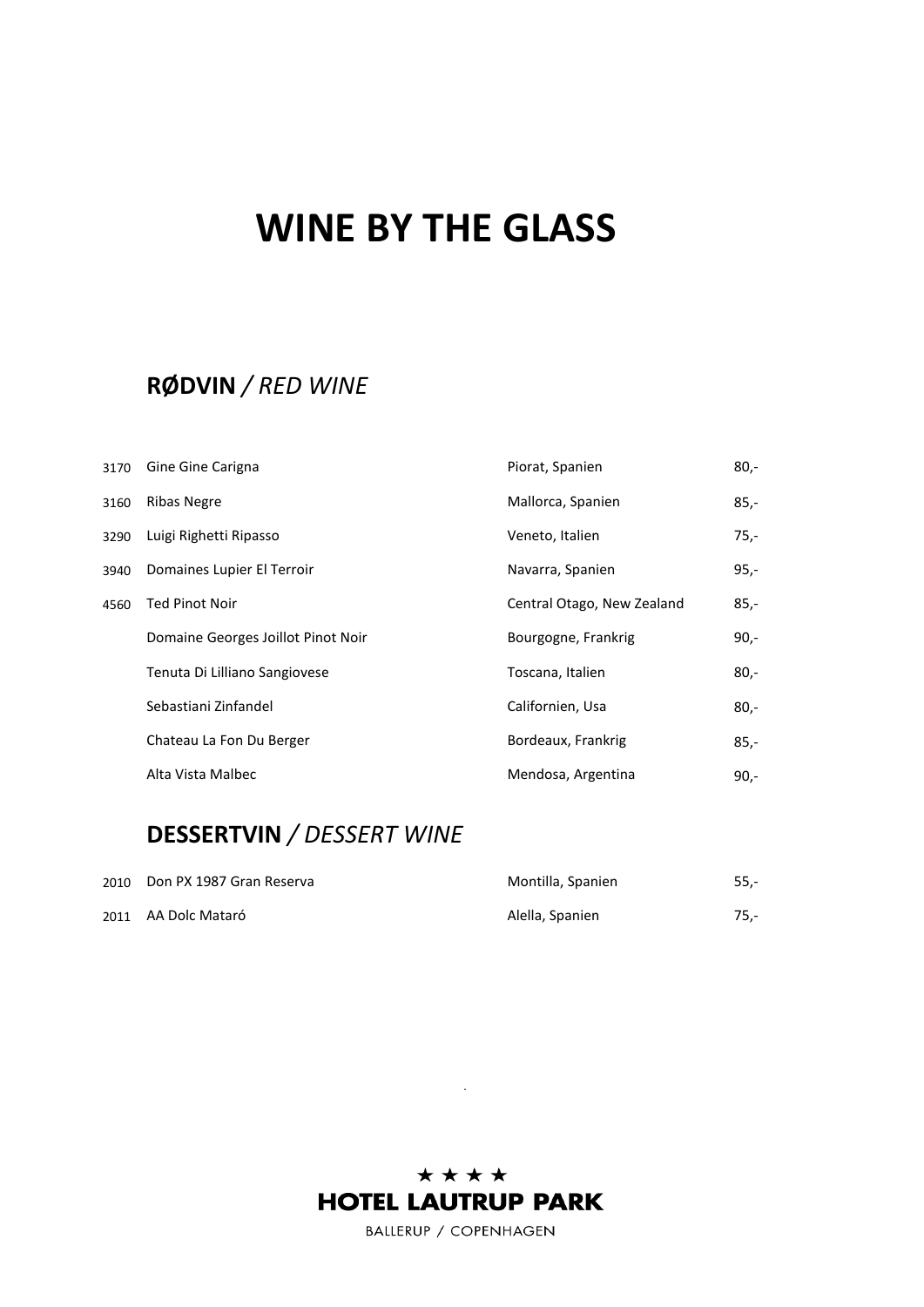### **FADØL** / DRAFT BEER

| Carlsberg                                 | $39,-/59,-$   |
|-------------------------------------------|---------------|
| Carlsberg 1883                            | $39,-/59,-$   |
| <b>Tuborg Classic</b>                     | $39,-/59,-$   |
| Jacobsen Brown Ale                        | 39, - / 59, - |
| Jacobsen IPA                              | $39,-/59,-$   |
| Jacobsen sæson                            | $39,-/59,-$   |
| Grimbergen Double Ambree                  | $39,-/59,-$   |
| Grimbergen Blonde                         | $39 - 159 -$  |
| Kronbourg 1664                            | $39,-/59,-$   |
| Nørrebro Bryghus New York Lager           | $69 -$        |
| Nørrebro Bryghus King's Country Brown Ale | $69,-$        |
| Nørrebro Bryghus Ravnsborg Rød            | $69,-$        |
| Nørrebro Bryghus Bombay Ipa               | $69 -$        |
| Nørrebro Bryghus Blanche                  | 69,-          |
|                                           |               |
| <b>FLASKEØL / BOTTLED BEER</b>            |               |
| Brooklyn (alkoholfri / alcohol free)      | 35,-          |
|                                           |               |
| <b>VAND</b>                               |               |
| Sodavand, Juice, Danskvand                | $32 -$        |
| Coca cola, cola zero, sprite, fanta etc   |               |
| San Pellegrino                            | $34,-/49,-$   |
| Isvand, pr. pers.                         | $25 -$        |
|                                           |               |
| <b>SPIRITUS</b>                           |               |

Gængse mærker 1999 - 35,-

Avec/Bitter fra / from 35,-

Tanqueray 35,- Bombay 35,-Syvsind 45,-Copperpot Navy 55,-

#### **SPIRITUS**

cognac **GIN**

vodka, rom, gin etc.

# Skotlander White Rum 45,-

#### **WHISKEY**

**ROM** / RUM

| <b>Bushmills</b>                  | $35,-$ |
|-----------------------------------|--------|
| Talisker                          | 50,-   |
| Lagavulin                         | $50,-$ |
| Oban                              | 50,-   |
| Glengoyne 10 års                  | 50,-   |
| Glengoyne 18 års                  | $75,-$ |
| Tamhdu 10 års                     | 50,-   |
| Tamdhu Batch Strength             | $75 -$ |
| Glenkinchie                       | 50,-   |
| Royal Salute                      | 90,-   |
| Jack Daniels Honey / Jack Daniels | 50,-   |
| <b>Stauning Smoked</b>            | -50,   |
| <b>Stauning Rye</b>               | 50,-   |
| Bowmore 12 år                     | -50,   |

Ron Zacapa 23 års 45,-Ron Zacapa XO 75,-Plantation 45,-Eldorado 45,- Havana Club 7 års 45,- Havana Club Especial 45,-Great Dane Extra Sweet 45,-Great Dane White Rum 45,-

### **KAFFE** / COFFEE Sort kaffe / Black coffee 29,-The  $/$  Tea 29,-Caffe latte or Cappucino or Chai latte 49,-Espresso 25,- Dobbelt espresso or Americano 35,-Varm chokolade / Hot chocolate 49,-**KAFFEDRINKS** / COFFEE DRINKS Irish coffee 69,-

\*\*\*\*

## **HOTEL LAUTRUP PARK**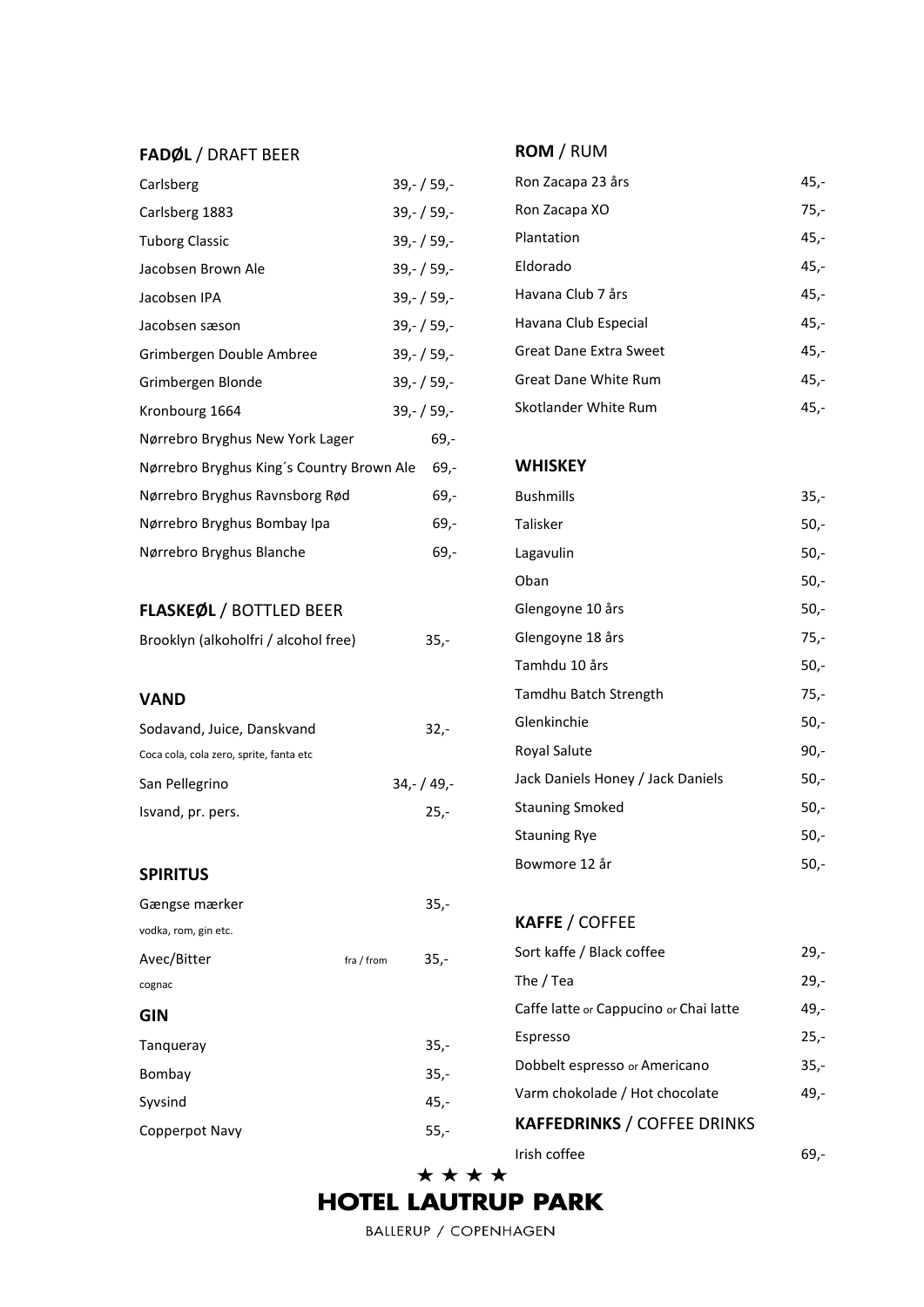# **VINLISTE** *WINE LIST*

# **MOUSSERENDE VIN** */ SPARKLING WINE*

### **SPANIEN** */ SPAIN*

| 102 | AA Privat Laietà Gran Reserva Rose         |           | Alella            | 438,-    |
|-----|--------------------------------------------|-----------|-------------------|----------|
| 103 | AA Privat Laietà Gran Reserva              |           | Alella            | $438,-$  |
|     | <b>NEW ZEALAND</b>                         |           |                   |          |
| 104 | Quartz Reef Methode Traditionelle          | <b>NV</b> | Central Otago     | $438 -$  |
|     | <b>FRANKRIG</b> / FRANCE                   |           |                   |          |
| 211 | Mailly Les Echansons Millesime             |           | Champagne         | 1498,-   |
| 214 | Moët & Chandon Brut                        | <b>NV</b> | Champagne         | $678,-$  |
| 215 | Moët & Chandon Brut MAGNUM                 | <b>NV</b> | Champagne         | 1398,-   |
| 216 | Moët & Chandon Brut Rose                   | NV        | Champagne         | $868,-$  |
| 217 | Moët & Chandon Ice Imperial                | ΝV        | Champagne         | $848,-$  |
| 218 | Huré Fréres Cuvee Terre Natale             |           | Champagne         | $778,-$  |
| 219 | Huré Fréres Memoire Extra Brut             | <b>NV</b> | Champagne         | $778,-$  |
| 220 | Huré Fréres L'Inattendue                   |           | Champagne         | $648,-$  |
| 221 | Huré Fréres L'Instantanee                  |           | Champagne         | $608,-$  |
| 222 | Huré Fréres L'Invitation Brut              | <b>NV</b> | Champagne         | $578,-$  |
| 223 | Dhondt - Grellet Crement Blanc             | <b>NV</b> | Champagne         | $678,-$  |
| 224 | Dhondt - Grellet Le Duo Rose               | <b>NV</b> | Champagne         | $598 -$  |
| 225 | Dhondt - Grellet Les Terres Fine           | ΝV        | Champagne         | $648,-$  |
| 226 | Chartogne - Taillet Brut Rose              | NV        | Champagne         | $608,-$  |
| 227 | Dom Perignon Vintage<br><b>HOTEL LAUTR</b> | * * * *   | Champagne<br>PARK | $2508,-$ |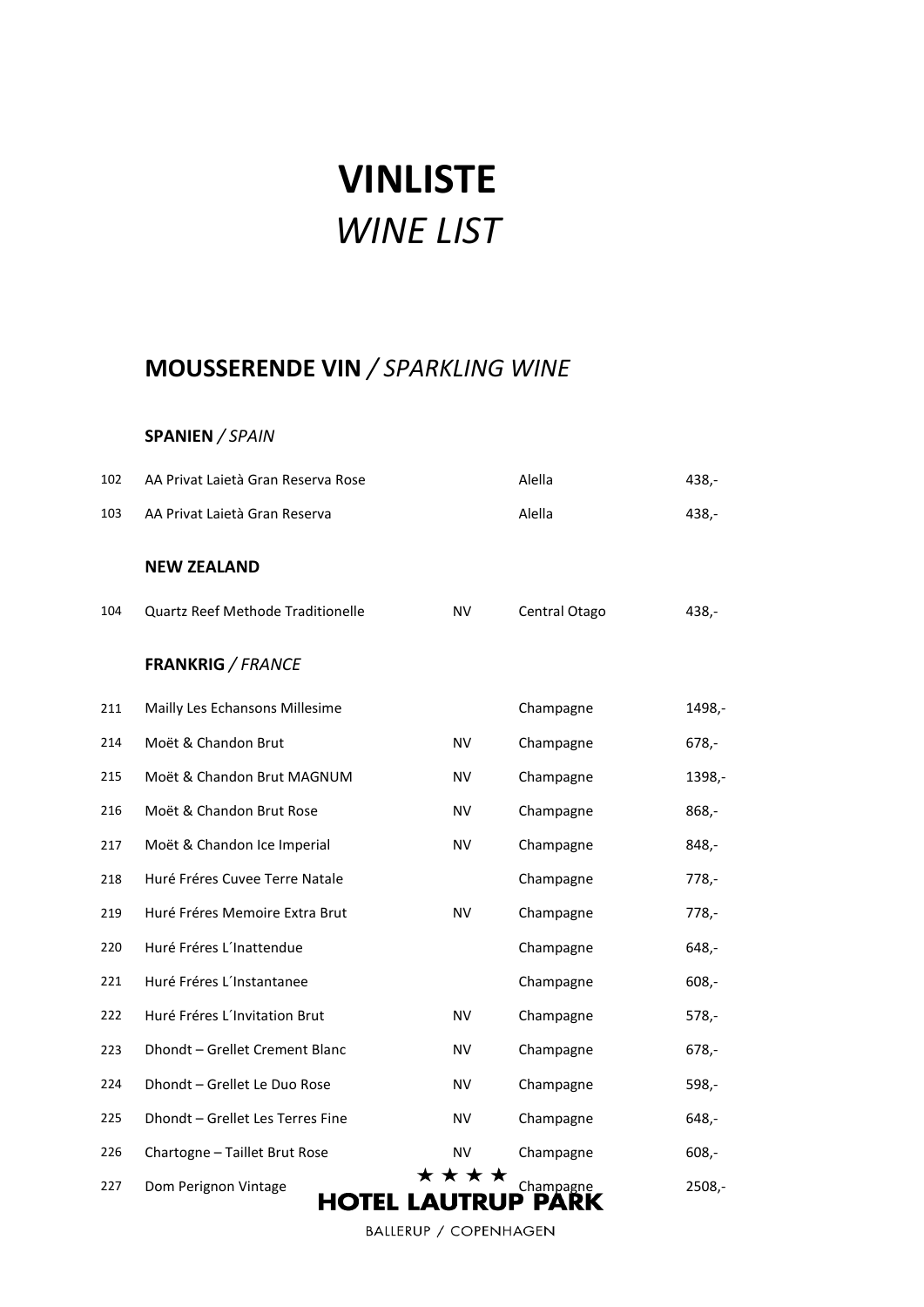| 228 | Kubler Crément D'Alsace       | NV | Alsace    | -.368 |
|-----|-------------------------------|----|-----------|-------|
|     | Bollinger, Brut special cuvee |    | Champagne | 795.- |

# **HVIDVIN** */ WHITE WINE*

### **TYSKLAND** */ GERMANY*

| 105 | <b>Strub Riesling</b>                  | Nierstein | $358 -$ |
|-----|----------------------------------------|-----------|---------|
| 209 | Weingut Rebholz Weissburgunder trocken | Pfalz     | $358 -$ |
| 210 | Weingut Rebholz Chardonnay R           | Pfalz     | -.608   |

### **SPANIEN** */ SPAIN*

| 120 | Muga Blanco                     | Rioja             | $298 -$ |
|-----|---------------------------------|-------------------|---------|
| 121 | Attis Rias Baixas Albariño      | Galicien          | $338 -$ |
| 123 | Vina Mein Blanco                | Galicien          | $328 -$ |
| 122 | Pazo Barrantes Albariño         | Galicien          | $358 -$ |
| 174 | Belondrade Lurton               | Rueda             | $598 -$ |
| 176 | Encus Taleia Sauvignon/Semillon | Coster del Segre  | $408 -$ |
| 177 | Suertes den Marques Vidonia     | Tenerife          | $428 -$ |
| 178 | Mustiguillo Mestizaje Blanco    | Vino de la Tierra | $338 -$ |

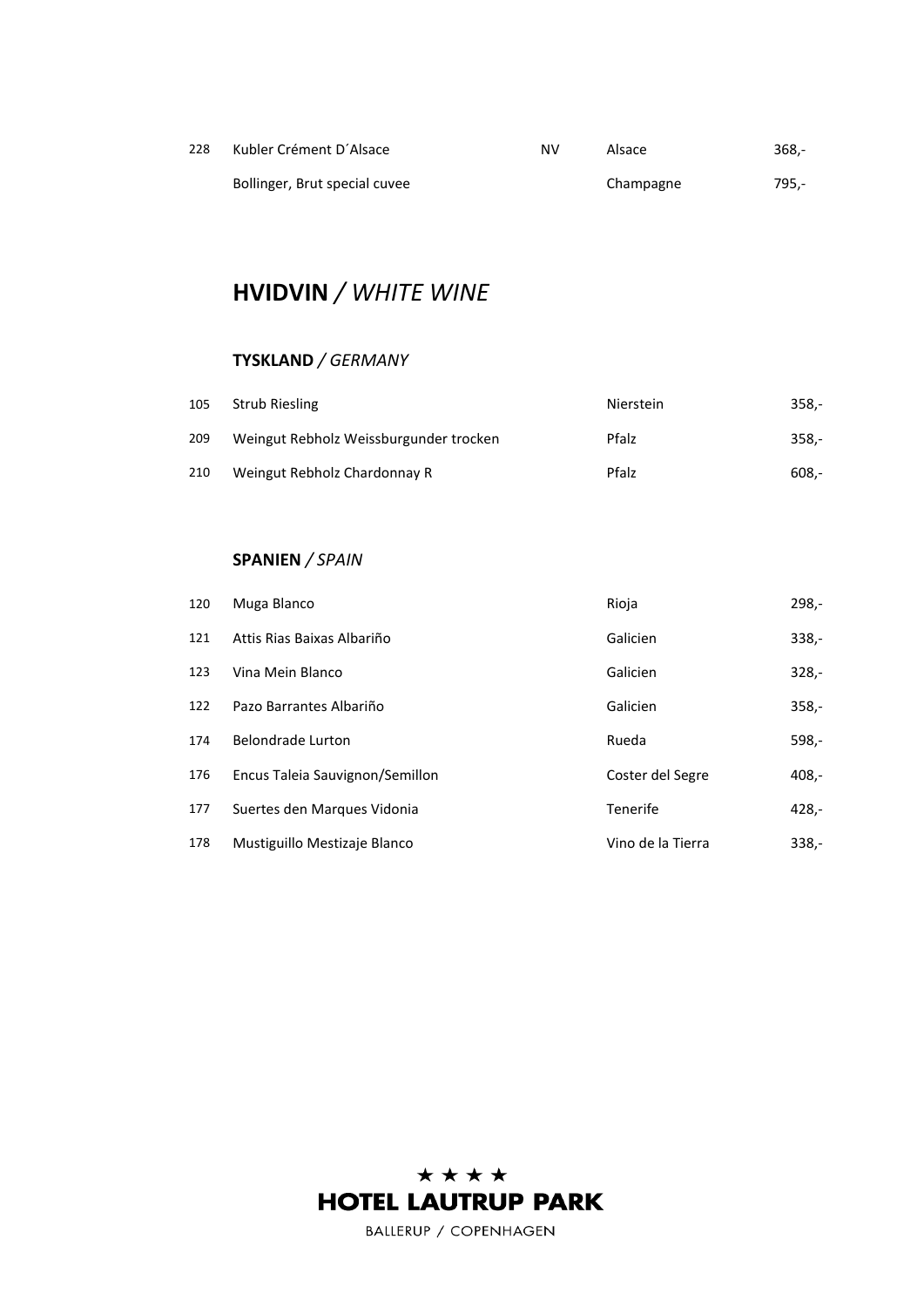### **FRANKRIG** */ FRANCE*

| 111 | Barmes Buecher Pinot Blanc Rosenberg              | Alsace              | 348,-   |
|-----|---------------------------------------------------|---------------------|---------|
| 113 | Barmes Buecher Riesling Grand Cru<br>Steingrubler | Alsace              | $508,-$ |
| 114 | Kupler Gewurztraminer 'K'                         | Alsace              | $348 -$ |
| 115 | Kupler Breitenberg Riesling                       | Alsace              | $388,-$ |
| 116 | Domaine du carrou Sancerre                        | Loire               | $528 -$ |
| 117 | Vacheron Sancerre Blanc Magnum                    | Loire               | $648,-$ |
| 169 | L. Latour Mersault Blanc                          | Bourgogne           | $908 -$ |
| 170 | Bouzereau Mersault Charmes 1.Cru                  | Bourgogne           | 1098,-  |
| 171 | Bouzereau Pouligny-Montrachet 1.Cru               | Bourgogne           | 1138,-  |
| 118 | Chateauneuf du Pape Orbi                          | Chateauneuf du Pape | $558 -$ |
| 119 | Chateau Vieux Taillefer Blanc<br>Saint Emilion    | <b>Bordeaux</b>     | $818,-$ |

### **ITALIEN** */ ITALY*

| 179 | Pio Cesare Piodilei Chardonnay | Piemonte   | 678,-   |
|-----|--------------------------------|------------|---------|
| 126 | Franz Haas Manna Schweizer     | Alto Adige | 408,-   |
| 125 | Franz Haas Pinot Grigio        | Alto Adige | $338 -$ |
| 180 | Bertani Soave Vintage Edition  | Soave      | 348,-   |

### **USA**

| 129 | Liquid Farm White Hill          | Santa Ynes  | 768,-     |
|-----|---------------------------------|-------------|-----------|
| 130 | Sandhi Chardonnay Santa Barbara | Californien | $578 -$   |
| 131 | Sandhi Chardonnay Bentrock      | Californien | $1.128 -$ |
| 183 | Domaine Eden Chardonnay         | Californien | $560 -$   |
| 185 | Hanzell Chardonnay              | Californien | 1038,-    |

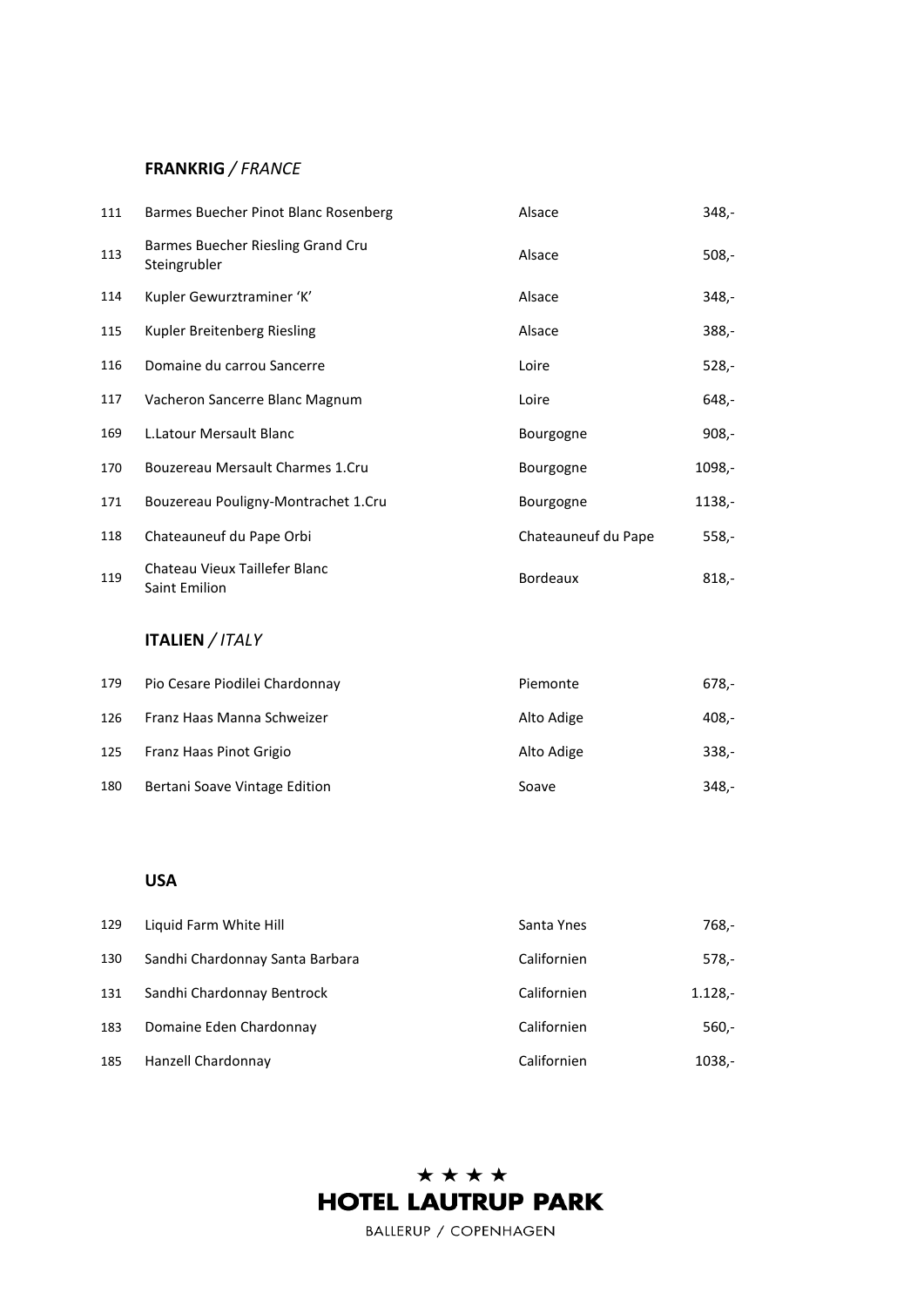### **SYDAFRIKA** */ SOUTH AFRICA*

| 142 | Alheit Vineyards Cartology | Swartland | 548.-  |
|-----|----------------------------|-----------|--------|
| 143 | Eben Sadie Palladius       | Swartland | 1098.- |

### **AUSTRALIEN** */ AUSTRALIA*

| 187 | By Farr Chardonnay           | Oregon       | 788,-   |
|-----|------------------------------|--------------|---------|
| 133 | Shaw & Smith Sauvignon Blanc | Adelaide     | $368 -$ |
| 134 | Shaw & Smith Chardonnay M3   | Adelaide     | 458,-   |
| 135 | Tolpuddle Chardonnay         | Tasmanien    | 698,-   |
| 136 | Yarra Yering Chardonnay      | Yarra Valley | $878,-$ |

### **NEW ZEALAND**

| 138 | Palliser Estate Chardonnay        | Martinborough | $378 -$ |
|-----|-----------------------------------|---------------|---------|
| 140 | Dog Point Sauvignon Blanc SEC94   | Marlborough   | 478,-   |
| 141 | Dog Point Chardonnay              | Marlborough   | 478,-   |
| 189 | Neudorf Chardonnay                | Rosie's block | 418,-   |
| 190 | <b>Neudorf Chardonnay Moutere</b> | <b>Nelson</b> | 848,-   |
| 192 | <b>Quartz Reef Pinot Gris</b>     | Central Otago | 438,-   |

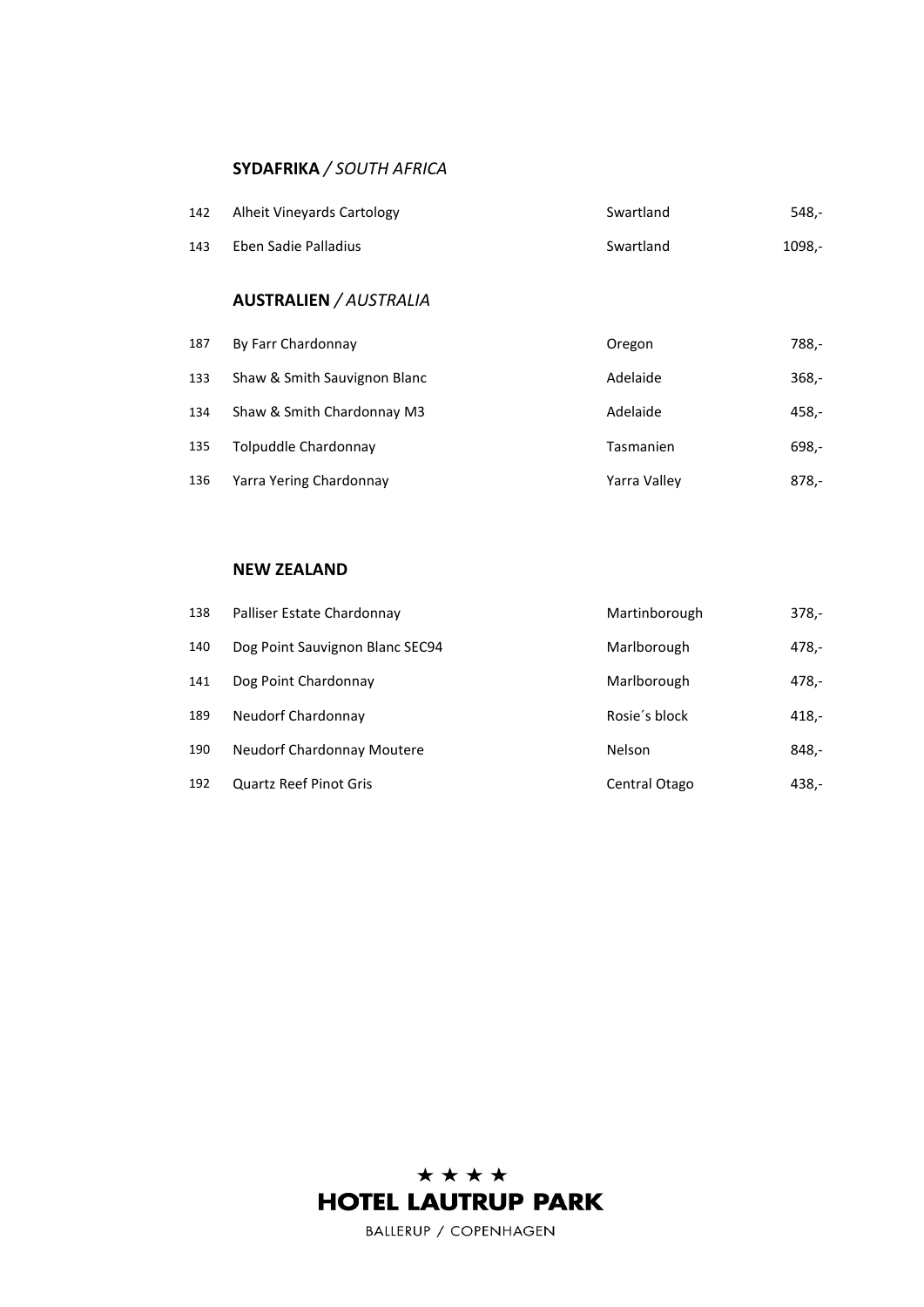# **ROSEVIN** */ ROSÉ*

### **FRANKRIG** */ FRANCE*

| 195 | Chateau Paradis Rosé | Provence | $328 -$ |
|-----|----------------------|----------|---------|
|     |                      |          |         |
|     | SPANIEN / SPAIN      |          |         |
| 144 | Quinta Clarisa Rosé  | Rueda    | $318,-$ |
|     | Muga Rose Magnum     | Rioja    | $518 -$ |

# **RØDVIN** */ RED WINE*

### **FRANKRIG** */ FRANCE*

| 366 | Les Peyeouses                                     | Rhóne            | 458,-      |
|-----|---------------------------------------------------|------------------|------------|
| 367 | Chateau Desmirail La Chartreuse                   | Margaux          | 748,-      |
| 368 | Soucherie Anjou Rouge reliefs                     | Loire            | $328 -$    |
| 301 | L.Latour Santenay Rouge                           | Bourgogne        | 408,-      |
| 439 | <b>L.Latour Pommard</b>                           | <b>Bourgogne</b> | 898,-      |
| 302 | L. Latour Fleurie Les Garans                      | <b>Bourgogne</b> | 388,-      |
| 303 | Mark Haisma Gevrey Chambertin Croix des<br>Champs | Bourgogne        | 848,-      |
| 304 | Mark Haisma Bonnes Mares Grand Cru                | Bourgogne        | $3.898,-$  |
| 305 | Mark Haisma Cornas Les Combes                     | <b>Bourgogne</b> | 698,-      |
| 306 | Domaine Georges Joillot                           | <b>Bourgogne</b> | 488,-      |
| 307 | Lou Dumont Chambolle Musigny                      | Bourgogne        | 898,-      |
| 309 | Lou Dumont Charmes-Chambertin Grand Cru           | Bourgogne        | $1.978, -$ |
| 455 | L. Latour Marsannay                               | Bourgogne        | 458,-      |
| 360 | Chateau Vieux Taillefer Grand Cru<br>* * * *      | Bordeaux         | 1138,-     |

## **HOTEL LAUTRUP PARK**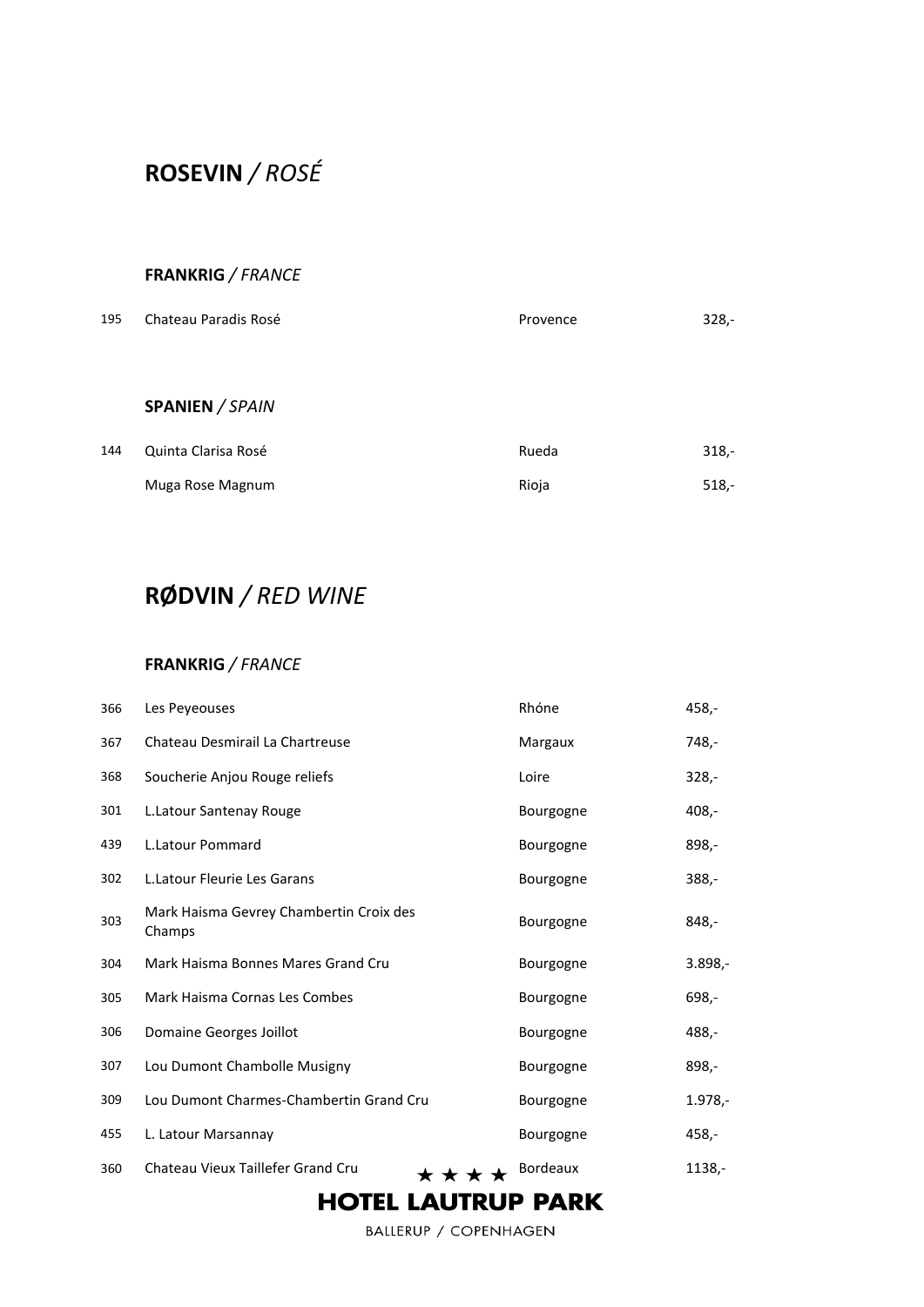| 363 | Chateau Vieux Taillefer Grand Cru Magnum                   | <b>Bordeaux</b> | $1.628 -$ |
|-----|------------------------------------------------------------|-----------------|-----------|
| 364 | Chateau Vieux Taillefer Grand Cru Dobbelt<br><b>Magnum</b> | <b>Bordeaux</b> | 4.408.-   |

### **SPANIEN** */ SPAIN*

| 314 | Muga Prado Enea Gran Reserva                | Rioja            | $938,-$   |
|-----|---------------------------------------------|------------------|-----------|
| 315 | <b>Torre Muga</b>                           | Rioja            | $1.128 -$ |
| 319 | Artadi Vinas de Gain                        | Rioja            | $508,-$   |
|     | Marques de Murietta Reserva Magnum          | Rioja            | $1029,-$  |
|     | Marques de Murietta Dalmau                  | Rioja            | $1.068,-$ |
|     | Murietta Castillo Ugay Gran Reserva         | Rioja            | $1.968,-$ |
|     | Murietta Castillo Ugay Gran Reserva Magnum  | Rioja            | $2.548 -$ |
| 323 | Domaines Lupier El Terroir                  | Navarra          | $388,-$   |
| 324 | Domaines Lupier La Dama                     | Navarra          | 478,-     |
|     | Monjardin Crianza                           | Navarra          | 298,-     |
| 421 | El Seque Artadi                             | Alicante         | 478,-     |
|     | El Seque Artadi Magnum                      | Alicante         | $850,-$   |
| 370 | Vina Pedrosa Crianza Magnum                 | Ribera del Duero | $648,-$   |
| 371 | Vina Pedrosa Reserva                        | Ribera del Duero | $558,-$   |
| 375 | Vina Pedrosa Gran Reserva Magnum            | Ribera del Duero | $2.068,-$ |
| 376 | Perez Pascuas Gran Selección                | Ribera del Duero | $2.898,-$ |
| 379 | Corral de Campanas Q. Quietud               | Toro             | 338,-     |
| 381 | Encus Thalarn Syrah                         | Coster del Segre | 648,-     |
| 382 | <b>Encus Acusp Pinot Noir</b>               | Coster del Segre | $608,-$   |
| 423 | Gine Gine                                   | Piorat           | $328,-$   |
|     | Joan Gine                                   | Piorat           | $358,-$   |
|     | Joan Gine Magnum                            | Piorat           | $758,-$   |
|     | Samsö                                       | Piorat           | 1718,-    |
|     | Pleret                                      | Piorat           | $638 -$   |
| 424 | 4Kilos Gallinas y Focas (Hens & Seals)      | Mallorca         | $508,-$   |
| 425 | ****<br>4Kilos<br><b>HOTEL LAUTRUP PARK</b> | Mallorca         | $528 -$   |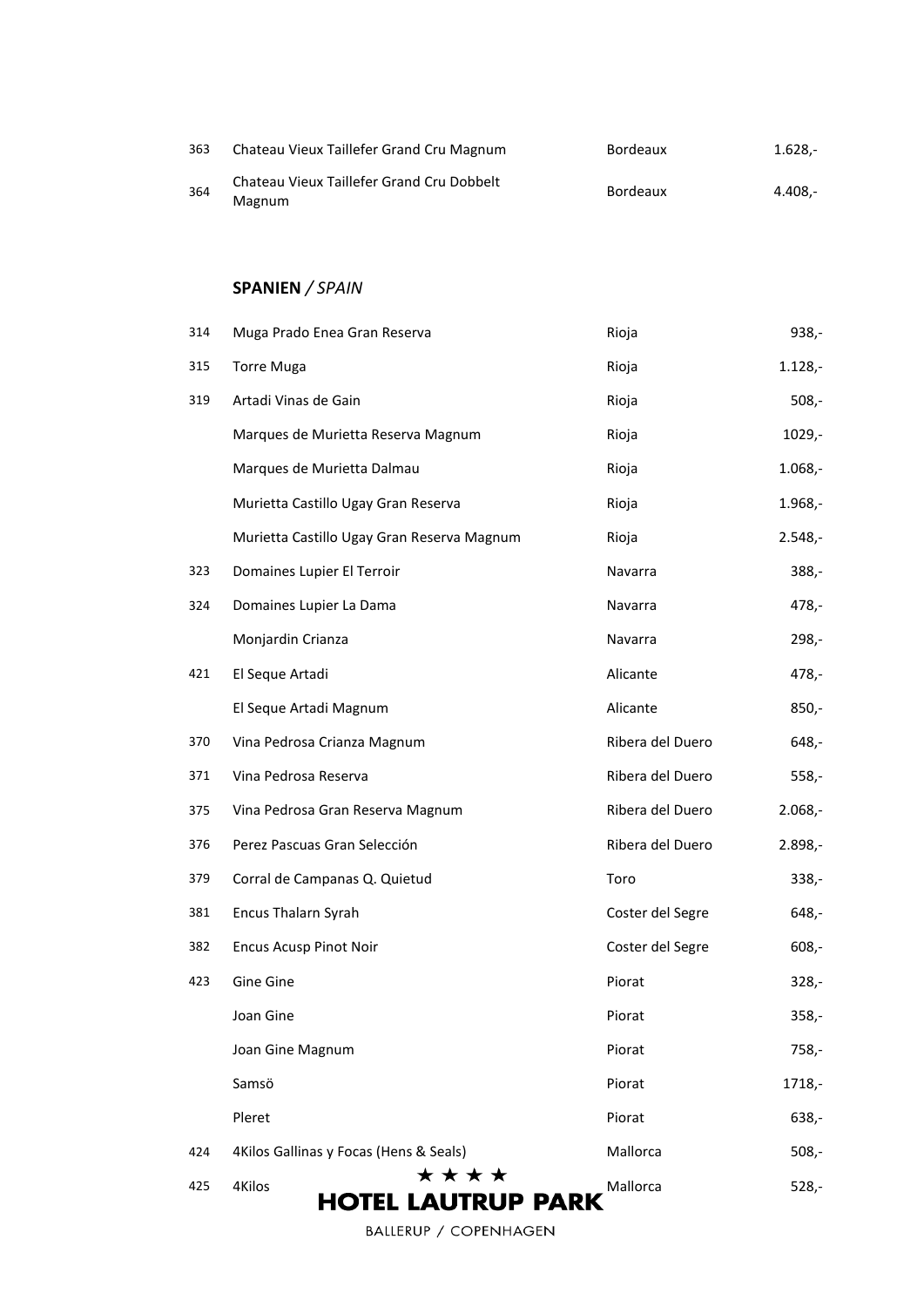|     | 4Kilos Magnum                            | Mallorca            | 948,-     |
|-----|------------------------------------------|---------------------|-----------|
| 426 | <b>Ribas Negre</b>                       | Mallorca            | $348,-$   |
| 428 | Suertes del Marques 7 Fuentes            | Tenerife            | $338 -$   |
| 429 | Suertes del Marques El Ciruelo           | Tenerife            | $528 -$   |
| 430 | Mustiguillo Mestizaje                    | Tierra el Terrerazo | $338 -$   |
| 431 | Mustiguillo Finca Terrerazo Vino de Pago | Tierra el Terrerazo | $478 -$   |
| 326 | Clos de L'Obac                           | Piorat              | $1.028,-$ |
| 383 | Misere                                   | Piorat              | $858,-$   |
| 384 | Misere                                   | Piorat              | $858,-$   |

### **ITALIEN** */ ITALY*

| 386 | Pio Cesare Barbaresco                  | Piemonte        | $848 -$   |
|-----|----------------------------------------|-----------------|-----------|
| 387 | Barolo Reserva                         | Monforte D'alba | $878,-$   |
| 388 | Pio Cesare II Bricco Barbaresco        | Piemonte        | $1.198,-$ |
| 389 | Pio Cesare Ornato Barolo               | Piemonte        | $1.308 -$ |
| 333 | Franz Haas Pinot Nero                  | Alto Adige      | $408 -$   |
| 334 | Franz Haas Pinot Nero Schweizer        | Alto Adige      | $648 -$   |
| 329 | Luigi Righetti Ripasso                 | Veneto          | $338 -$   |
| 432 | Il Borro Pian di Nova Syrah/Sangiovese | Toscana         | 428,-     |
| 433 | Il Boro Merlot/Cab/Shiraz/PV           | Toscana         | $785 -$   |

### **ØSTRIG** */ AUSTRIA*

| 356 | Umathum Pinot Noir                 | Burgenland | $608 -$ |
|-----|------------------------------------|------------|---------|
| 357 | Umathum Blaufränkisch Kirschgarten | Burgenland | 648.-   |

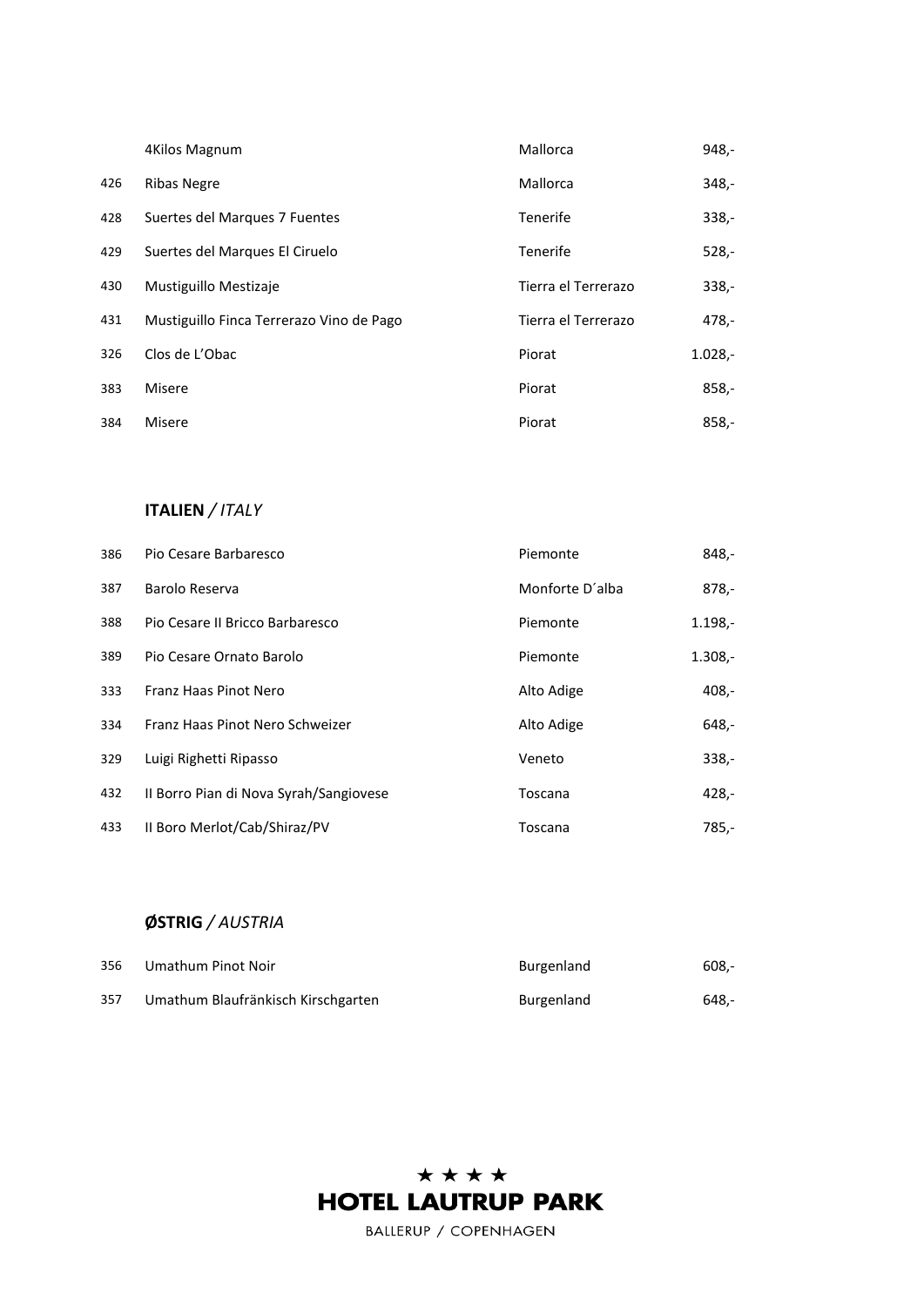### **USA**

| 438 | Mouton Noir Horseshoes & Handgrenades | <b>NV</b> | Oregon      | $388,-$   |
|-----|---------------------------------------|-----------|-------------|-----------|
| 440 | Kutch Pinot Noir                      |           | Californien | $758,-$   |
| 441 | Kutch Pinot Noir McDougall Ranch      |           | Californien | $878 -$   |
| 393 | Silverado Merlot Mt. Geroge V.        |           | Californien | $718,-$   |
| 395 | Silverado Stag's Leap Solo            |           | Californien | $1.028,-$ |
| 396 | PiedraSassi Syrah Sebastiano          |           | Californien | $678,-$   |
| 397 | PiedraSassi Syrah Rim Rock            |           | Californien | $778,-$   |
| 337 | Mount Eden Estate Pinot Noir          |           | Californien | $698 -$   |
| 442 | Continuum Mondavi                     |           | Californien | $3.358,-$ |
| 443 | Continuum Mondavi                     |           | Californien | $2.198 -$ |
| 444 | Tribute to Grace Grenache St. Barbara |           | Californien | 698,-     |
| 445 | Tribute to Grace Grenache Shake Ridge |           | Californien | $948,-$   |
| 340 | <b>Hanzell Pinot Noir</b>             |           | Californien | $1.198 -$ |
| 400 | Jordan Cabernet Sauvignon Magnum      |           | Californien | $1.458,-$ |
| 344 | Silver Oak Napa Valley Cabernet       |           | Californien | $2.508,-$ |

### **AUSTRALIEN** / AUSTRALIA

| 345 | Shaw & Smith Shiraz                 | Adelaide        | 458,-     |
|-----|-------------------------------------|-----------------|-----------|
| 346 | Tolpuddle Pinot Noir                | Tasmanien       | $698 -$   |
| 446 | Yarra Yering Pinot Noir             | Yarra Valley    | $778 -$   |
| 447 | Yarra Yering Dry No. 1 Cabernet     | Yarra Valley    | 778,-     |
| 448 | Yarra Yering Dry No. 2 Shiraz       | Yarra Valley    | $778 -$   |
| 401 | Jasper Hill Georgia's Paddock       | Heathcote       | $808,-$   |
| 402 | Jasper Hill Georgia's Shiraz Magnum | Heathcote       | $1.368,-$ |
| 403 | Xanadu Cabernet Sauvignon           | Margareth       | $368 -$   |
| 404 | Xanadu Cabernet Reserve             | Margareth River | 748,-     |

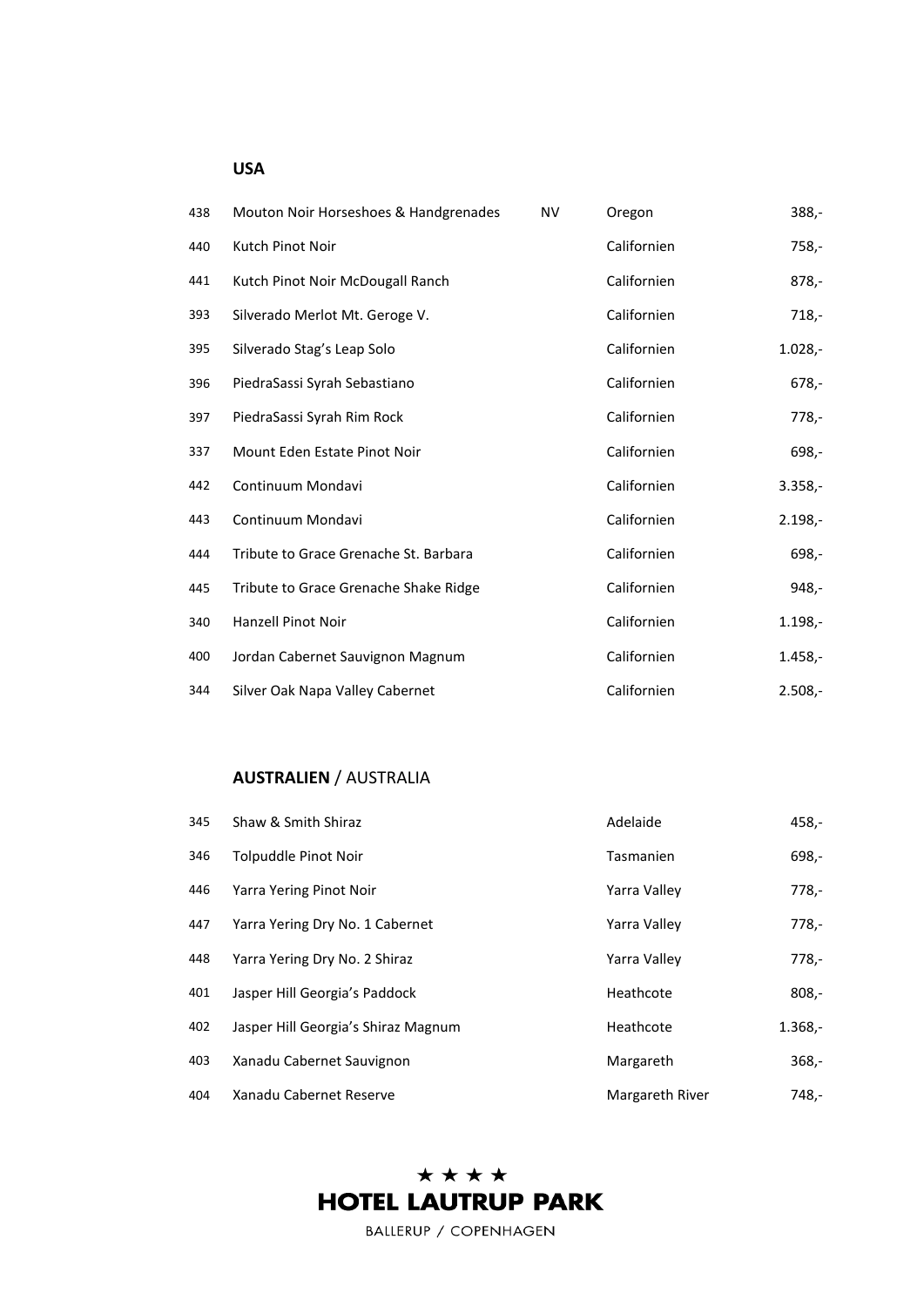### **NEW ZEALAND**

| 451 | Te Mata Bullnose Syrah           | Auckland      | $528 -$   |
|-----|----------------------------------|---------------|-----------|
| 452 | Te Mata Coleraine                | Auckland      | $648,-$   |
| 350 | Palliser Estate Pinot Noir       | Martinborough | $428 -$   |
| 405 | Neudorf Pinot Noir Toms Block    | Nelson        | $418 -$   |
| 406 | Neudorf Moutere Pinot Noir       | Nelson        | $738 -$   |
| 351 | Burn Cottage Pinot Noir          | Central Otago | $678,-$   |
| 408 | Quartz Bendigo Pinot Noir Magnum | Central Otago | $1.368,-$ |
| 456 | <b>Ted Pinot Noir</b>            | Central Otago | $388 -$   |

# **DESSERTVIN** */ DESSERT WINE*

### **FRANKRIG** / FRANCE

| 148 | Soucherie Chaume AOC             |           | Loire    | $538,-$   |
|-----|----------------------------------|-----------|----------|-----------|
|     | <b>ITALIEN / ITALY</b>           |           |          |           |
| 149 | Sol De Reymos                    |           |          | $358,-$   |
| 150 | Bertani Recioto Valpolicella     |           | Veneto   | $358,-$   |
|     | <b>SPANIEN / SPAIN</b>           |           |          |           |
| 151 | Parxet Cava Cuveé 1/2fl.         | <b>NV</b> | Alella   | $288,-$   |
| 152 | Dolc De L'Obac                   |           | Priorat  | $858,-$   |
|     | AA Dolc Mataro 37,5 cl           |           | Alella   | $438,-$   |
| 201 | Don PX 1987 Gran Reserva 1/2 fl. |           | Montilla | $388,-$   |
| 154 | Don PX Convento Selección        |           | Montilla | $2.388,-$ |
| 202 | Rey Fernando Oloroso Antique     | <b>NV</b> | Jerez    | $528,-$   |
| 204 | Rey Fernando Pedro X Antique     | <b>NV</b> | Jerez    | $608 -$   |